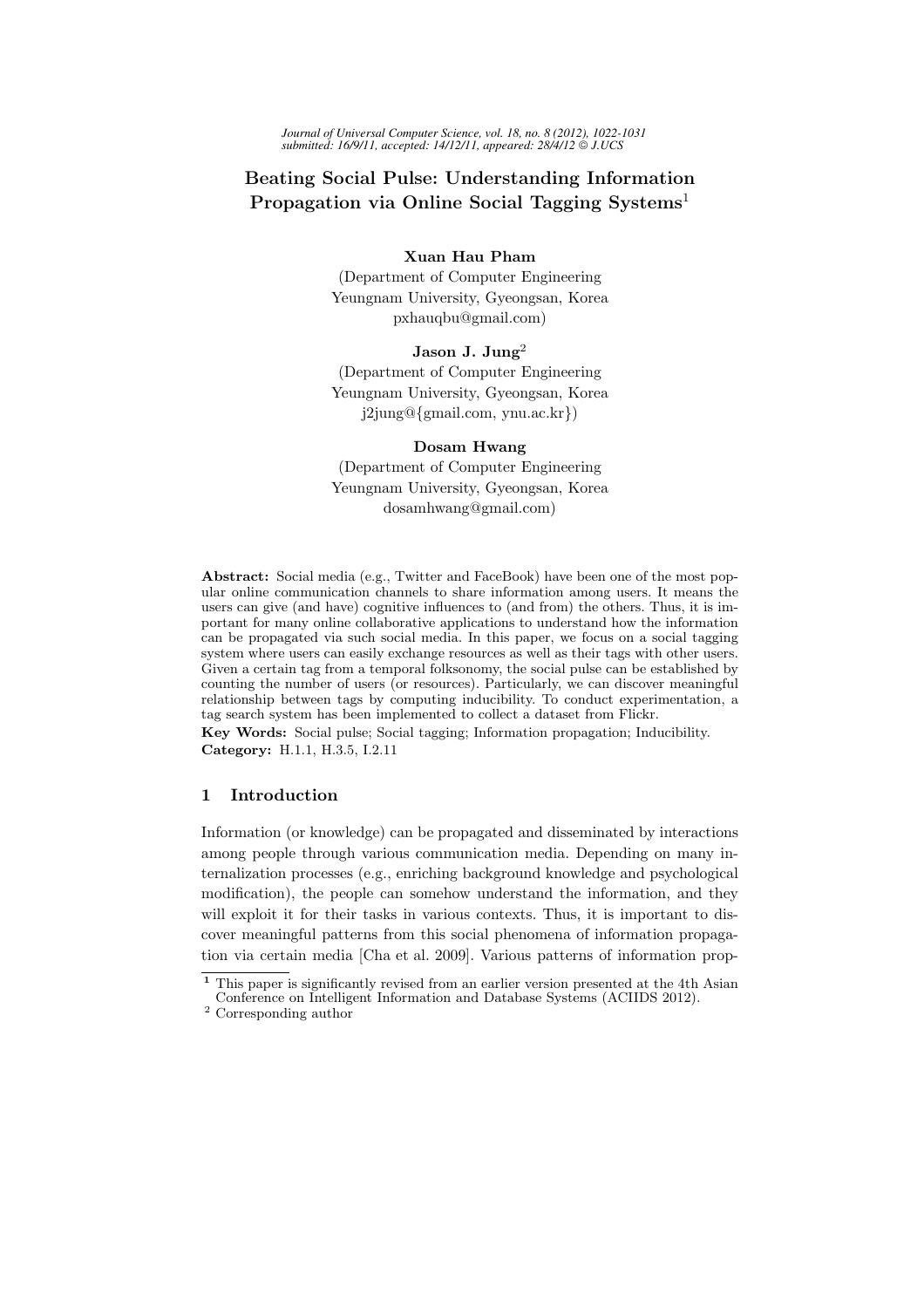

Figure 1: A simple example on a social tagging system with two online users (i.e.,  $MQ$  and  $HX$ ); They have tagged three resources  $r_1, r_2$ , and  $r_3$  with five tags  $t_1$ ,  $t_2$ ,  $t_3$ ,  $t_4$  and  $t_5$ .

agation have been studies in many scientific areas, e.g., information science, cognitive science, neuroscience, and so on.

Especially, online social media have been playing an important role of propagating information to many users [Yang and Leskovec 2010]. There have been a number of social network services (SNS), e.g., Twitter and FaceBook, to distribute up-to-date information quickly and widely. Various social media analysis schemes have been studied for understanding information flow [Jung 2012a, Jung 2012c], identifying experts, and topical authorities [Pal and Counts 2011].

In this paper, we focus on online social tagging systems (also, called folksonomies) which is one of the well known online collective intelligence applications. Online users can represent various resources (e.g., bookmarks, musics, and photos) as a set of keywords, and share them with other users. We can also find the information is propagated among the users through this social tagging system. For example, in Fig. 1, user  $MQ$  has added  $t_3$  (Eoljjang<sup>3</sup>) which is a neologism (a newly generated term among young generations). User  $HX$  will have a chance to recognize the new term and learn the meaning of the term.

Since a certain information, e.g., neologisms, is generated within a social tagging system by some events and someones, various propagation patterns can be revealed. Also, we can regard this propagation process as a contextual synchronization among users [Jung 2011a]. Hence, we propose a novel method to extract such propagation patterns within a social tagging system. Thereby, temporal folksonomy and social pulse are formulated to understand the social propaga-

<sup>3</sup> http://en.wikipedia.org/wiki/Eoljjang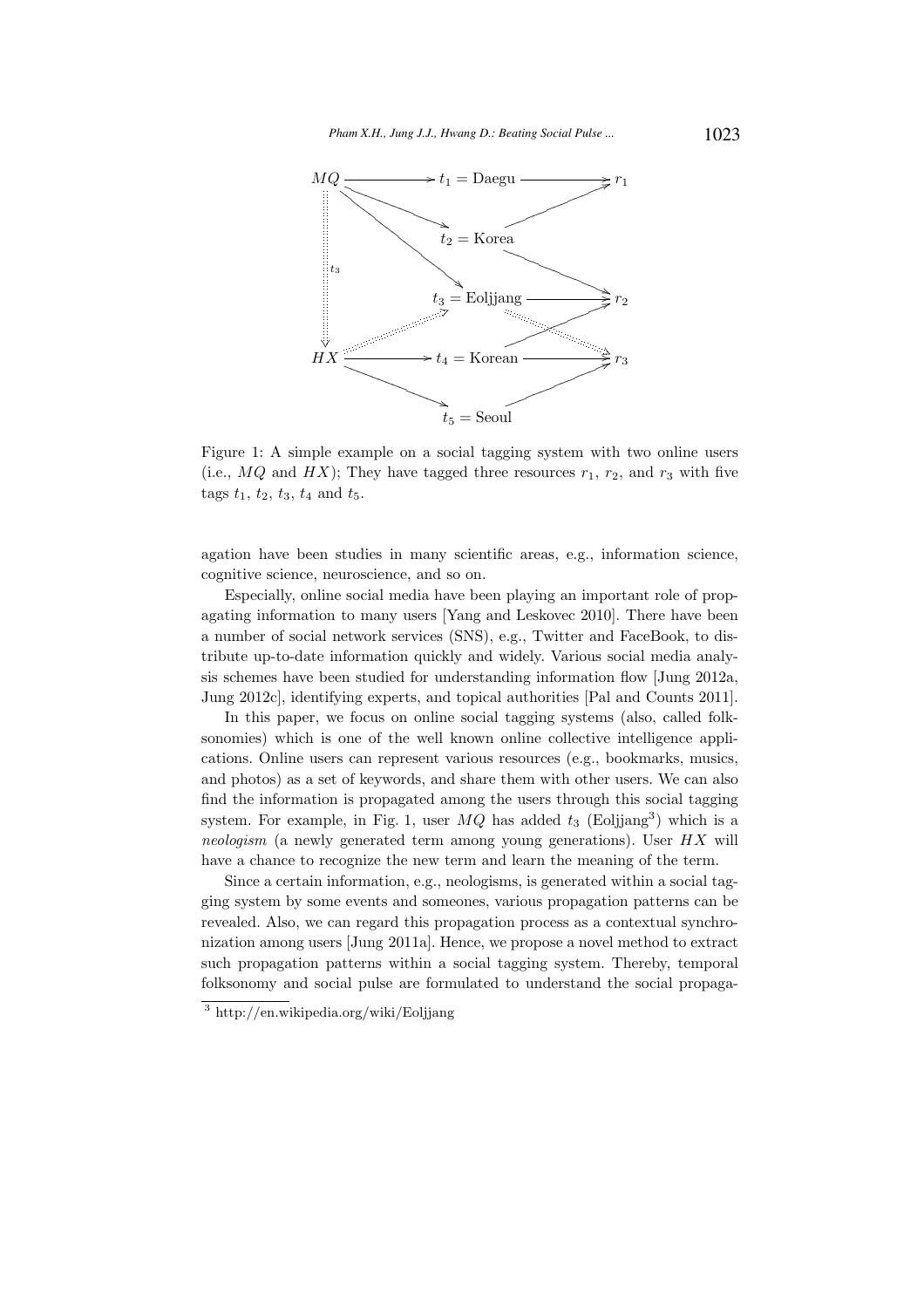tion patterns.

The outline of this paper is as follows. In Sect. 2, we will describe backgrounds and basic notations. Sect. 3 introduces social pulses for modeling online social tagging systems. Sect. 4 shows an experimental results for evaluating the proposed methods. In Sect. 5, several discussion issues will be addressed. Finally, Sect. 6 draws our conclusions of this work.

### 2 Backgrounds and notations

Social tagging process among multiple users can generate a specific information sphere, called a folksonomy, where information can be propagated.

**Definition 1 (Folksonomy [Jung 2012b]).** Given a set of users  $U$ , their own tag sets  $T$  can be employed to describe their contexts about resources  $R$ . Thus, a folksonomy can be represented as

$$
\mathcal{F} = \langle U \times R \times T \rangle \tag{1}
$$

where  $R$  indicates a set of resources tagged by the users.

Definition 2 (Temporal folksonomy). Given a folksonomy, it can be integrated with a temporal information. A temporal folksonomy is represented as

$$
\mathcal{F}^{\tau} = \langle U \times R \times T \times \tau \rangle \tag{2}
$$

where  $\tau$  is a timestamp of the corresponding tag.

For example, as shown in in Table 1, suppose that a temporal folksonomy has been built. Once we analyze the timestamp of tags, we can find out that  $t_3$ has been propagated from MQ to HX after a certain time delay.

# 3 Discovering and understanding social pulses

Once a set of tags of each user is projected from a temporal folksonomy, it can be easily interpreted as a discrete signal which is a sequence of events over time [Jung 2010b]. More importantly, we can set a time window (of which size is  $\delta$ ), since we need to understand how the tags is propagated in the folksonomy. Thus, given a temporal folksonomy  $\mathcal{F}_{\tau}$ , we can discover a *social pulse*, which is composed of co-occurred tagging patterns within a time window.

**Definition 3 (Social pulse).** Given a tag  $t \in T$ , a social pulse is composed of two parts; a time window  $w_{\tau_t} = [\tau_t, \tau_t + \delta]$ , and a pitch (a height of the pulse). Especially, the pitch can be represented as either the number of users who have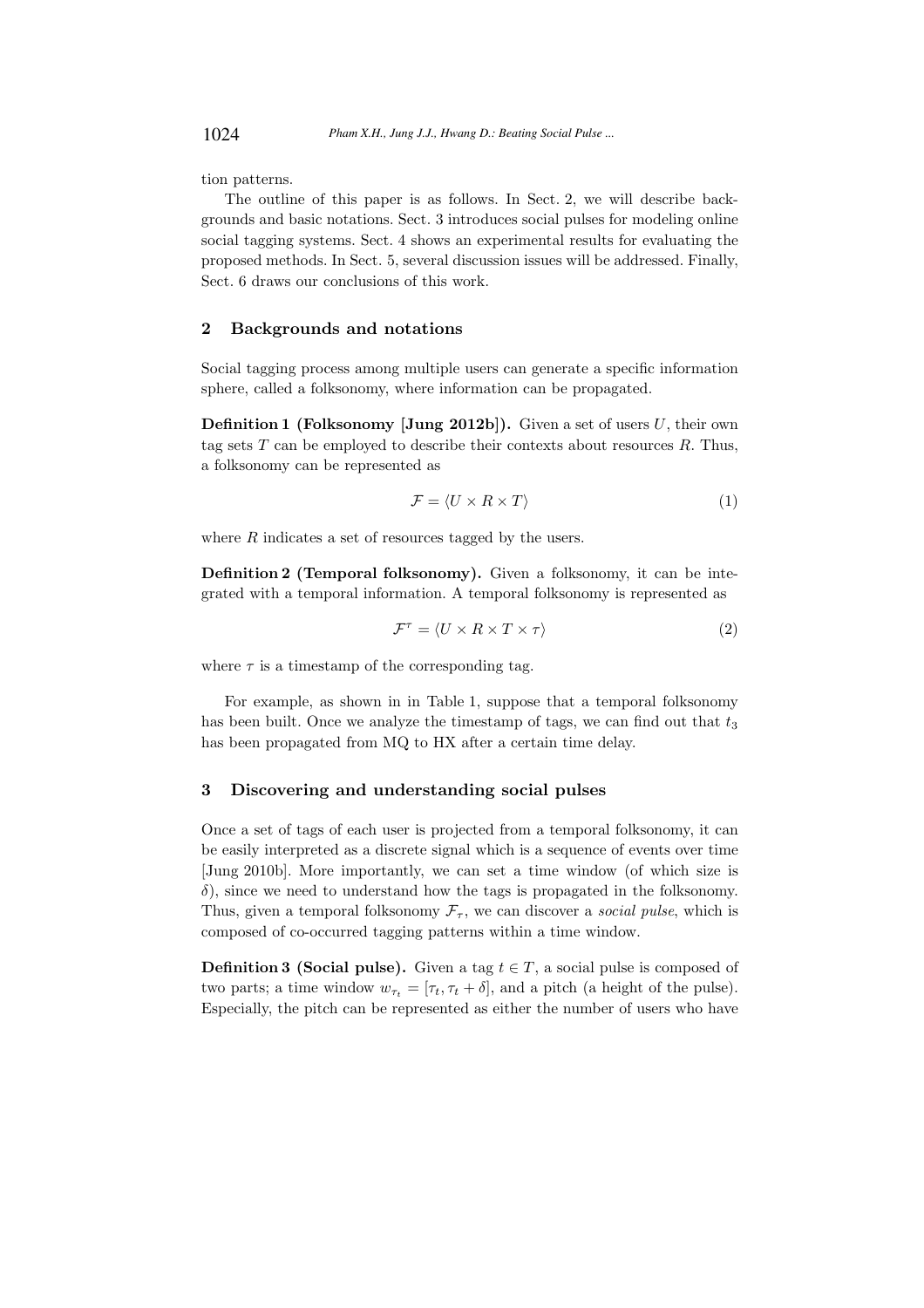| Users     | Tags    | Resources      | Timestamps                               |  |  |  |  |  |  |
|-----------|---------|----------------|------------------------------------------|--|--|--|--|--|--|
| MQ        | tэ      | r <sub>2</sub> | $2011/02/15$ 15:12:37 $(\tau_{t_2}^0)$   |  |  |  |  |  |  |
| HХ        | $t_{5}$ | $r_3$          | $2011/02/16$ 20:21:53 $(\tau_{t_5}^0)$   |  |  |  |  |  |  |
| МQ        | t2      | $r_1$          | $2011/02/20$ 09:12:53 $(\tau^1_{t_2})$   |  |  |  |  |  |  |
| <b>HX</b> | $t_{4}$ | $r_3$          | $2011/02/22$ 22:34:41 $(\tau_{t_4}^0)$   |  |  |  |  |  |  |
| <b>HX</b> | $t_{4}$ | r <sub>2</sub> | $2011/02/23$ 13:43:34 $(\tau_{t_4}^1)$   |  |  |  |  |  |  |
| МQ        | $t_{3}$ | r <sub>2</sub> | $2011/03/01$ 21:12:23 $(\tau_{t_3}^0)$   |  |  |  |  |  |  |
| HХ        | $t_{3}$ | $r_3$          | $2011/03/01$ $23:05:31$ $(\tau_{t_3}^1)$ |  |  |  |  |  |  |
| МQ        |         | $r_1$          | $2011/03/04$ 22:54:21 $(\tau_{t_1}^0)$   |  |  |  |  |  |  |

Table 1: An example of a temporal folksonomy

applied the same tag or the number of resources which have been attached by the tag. Thus, it can be formalized by

$$
\mathcal{P}_t = \{ \langle w_{\tau_t}, \pi_{\tau_t} \rangle | \tau_t \in \tau \}
$$
\n
$$
\tag{3}
$$

where the pitch of a time window  $w_{\tau_t}$  can be computed by

$$
\pi_{\tau_t} = |\{u_i | u_i \times t_j \times r_k \times \tau_{t_j} \in \mathcal{F}_{\tau}, t_j = t, \tau_{t_j} \in [\tau_t + \delta] \}| \tag{4}
$$

$$
= |\{r_k | u_i \times t_j \times r_k \times \tau_{t_j} \in \mathcal{F}_{\tau}, t_j = t, \tau_{t_j} \in [\tau_t + \delta] \}| \tag{5}
$$

where  $u_i \in U$  and  $r_k \in R$ . These two different measures (Equ. 4 and Equ. 5) are user-based pitch and resource-based pitch, respectively.

From Table 1, the social pulses can be represented like in Table 2. Equ. 4 is used to measuring the pitch. Basically, these social pulses are a sequence of discrete step functions, and they can be easily transformed into a cumulative form.

Table 2: An example on social pulses with Table 1; The size of time window  $\delta$  is set to a day.

| Tag     | Social pulse                                                                                                                |  |  |  |  |  |  |
|---------|-----------------------------------------------------------------------------------------------------------------------------|--|--|--|--|--|--|
| to      | $\{\langle[\tau_{t_2}^0, \tau_{t_2}^0 + \delta], 1\rangle, \langle[\tau_{t_2}^1, \tau_{t_2}^1 + \delta], 0\rangle\}\rangle$ |  |  |  |  |  |  |
| $t_{5}$ | $\{ \langle [\tau_{t_5}^0, \tau_{t_5}^0 + \delta], 1 \rangle \}$                                                            |  |  |  |  |  |  |
| $t_4$   | $\{ \langle [\tau_{t_4}^0, \tau_{t_4}^0 + \delta], 1 \rangle, \langle [\tau_{t_4}^1, \tau_{t_4}^1 + \delta], 0 \rangle \}$  |  |  |  |  |  |  |
| $t_{3}$ | $\{ \langle [\tau_{t_3}^0, \tau_{t_3}^0 + \delta], 2 \rangle, \langle [\tau_{t_3}^1, \tau_{t_3}^1 + \delta], 0 \rangle \}$  |  |  |  |  |  |  |
| t1      | $\{ \langle [\tau_{t_1}^0, \tau_{t_1}^0 + \delta], 1 \rangle \}$                                                            |  |  |  |  |  |  |

Since the social pulses of tags are established from a given temporal folksonomy, we can extract the following two propagation patterns for understudying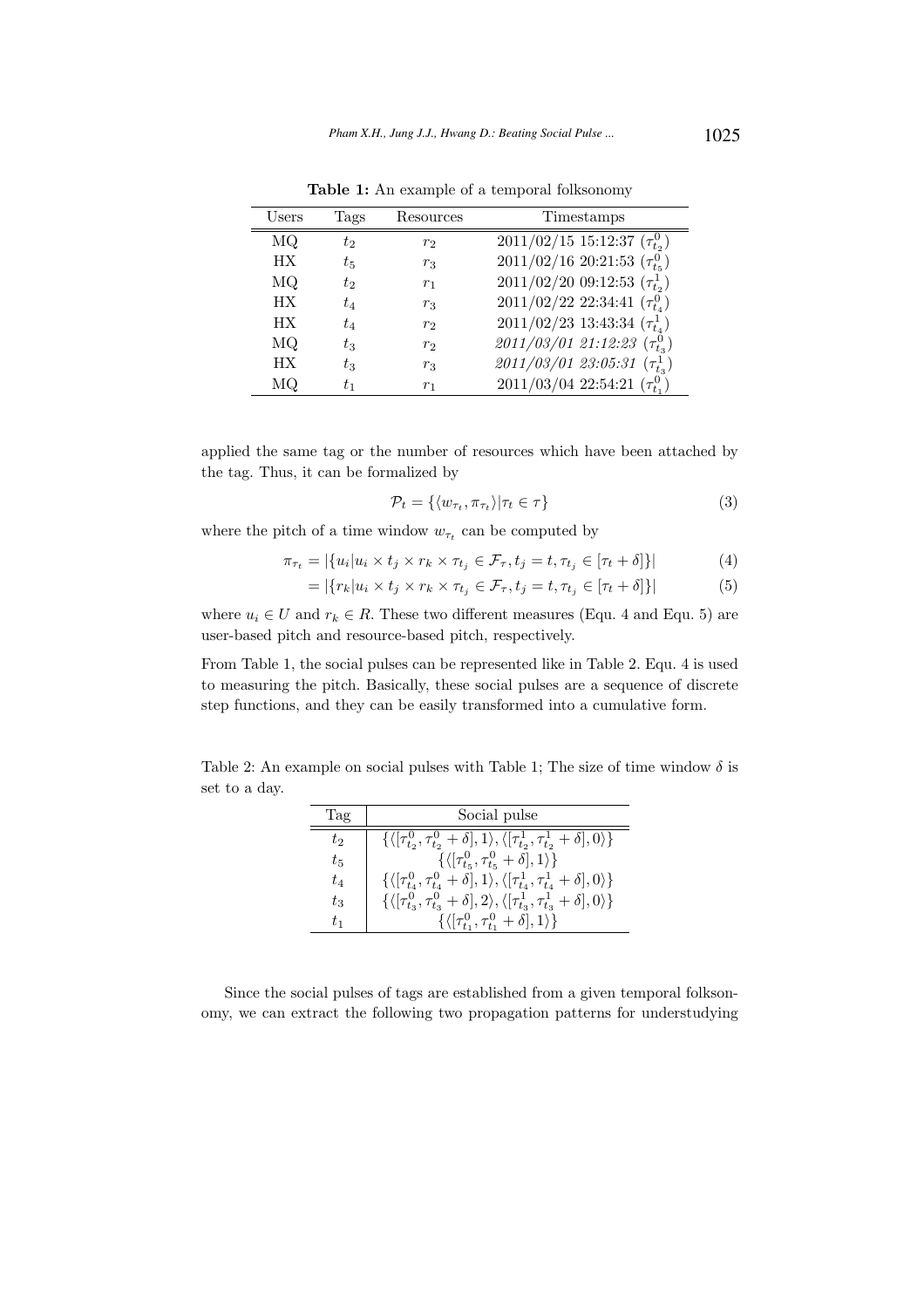the temporal folksonomy;  $i)$  speed, and  $ii)$  convergence rate.

#### 3.1 Propagation speed

We can comprehend the *speed* of tag propagation, i.e., how quickly a tag is propagated to other users in a certain time duration. Since a tag  $t$  has been firstly used at  $\tau_t^0$ , we can measure the pitch of the social pulse  $\pi_{\tau_t}$ .

**Definition 4 (Speed).** Given a tag t and its social pulse  $P_t$ , the speed of its propagation can be measured by

$$
S_t = \max_{\mathcal{P}_t} \left( \frac{\pi_{\tau_t}}{\delta} \right) \tag{6}
$$

where  $\delta$  is a size of window.

The speed simply indicates the maximum propagation power of the corresponding tag. We can measure the speed, when the social pulse of the tag shows the highest pitch. In other words, if we can construct a cumulative curve of the social pulse, we can easily find the speech at the steepest slope.

The speed of tag propagation can be used for measuring spontaneous and prompt response on the the tag. For example, it is easy to understand most online neologisms as well as fun to use them. For example, in Table 2, tag  $t_3$ shows the highest speed, since it can an easy term to understand.

#### 3.2 Propagation convergence rate

Also, we can measure the convergence rate of the propagated tag, i.e., how quickly the tag is spread to most of users.

**Definition 5 (Convergence rate).** Given a tag t and its social pulse  $\mathcal{P}_t$ , the convergence rate of its propagation can be measured by a temporal duration

$$
\mathcal{C}_t = |\tau_t^{\Omega} - \tau_t^0| \tag{7}
$$

where  $\tau_t^{\Omega}$  is the time ending the social pulse (i.e.,  $\pi_{\tau_t^{\Omega}} = 0$ ). It means that there is no more meaningful social pulse after  $\tau_t^{\Omega}$ .

Similar to the propagation speed, convergence rate is also an important indicator for measuring propagation power. Moreover, we assume that convergence rate means how long it take for all users in the folksonomy to realize the tag (or its meaning).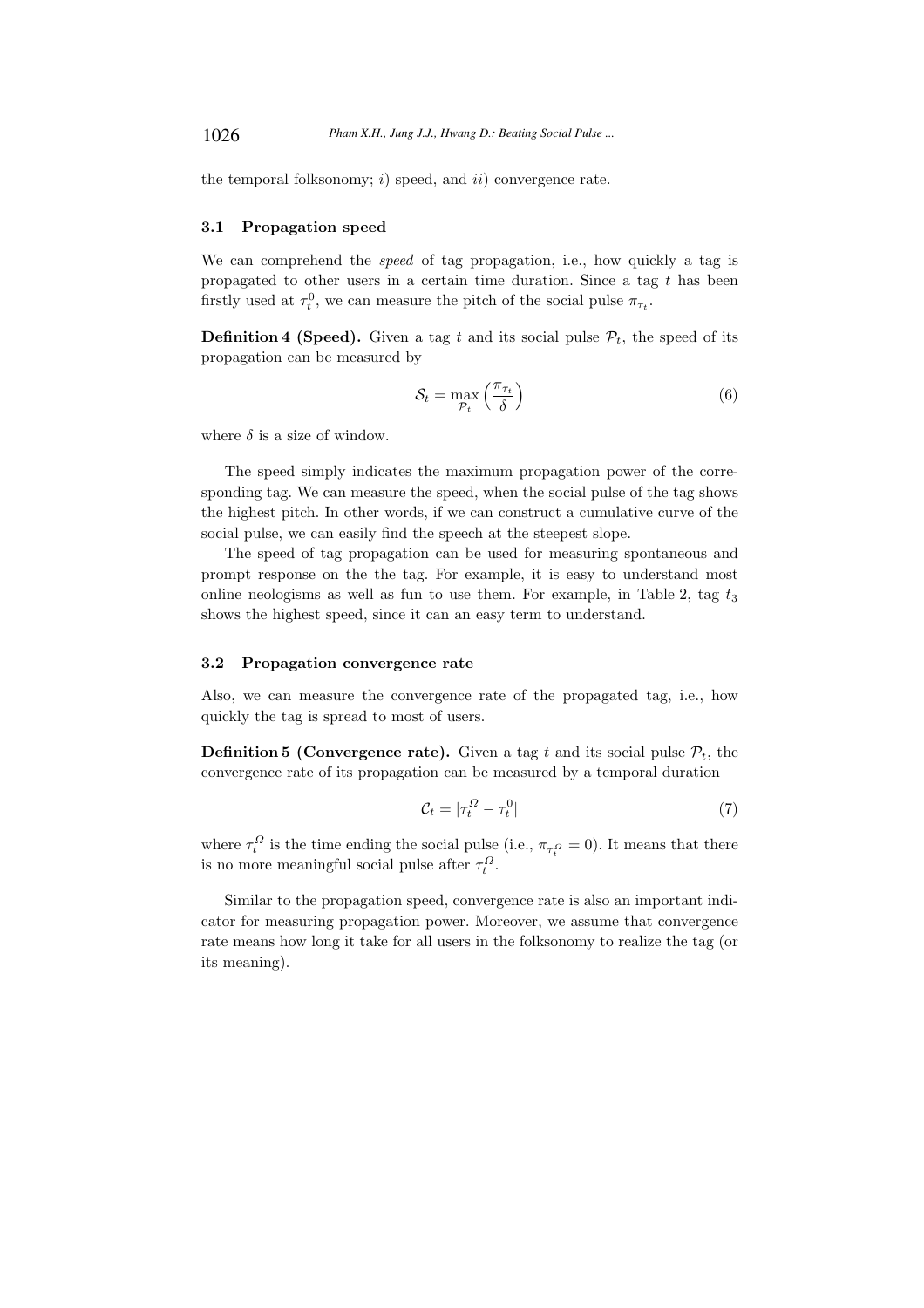#### 3.3 Relationship between tags

More interesting task is to discover relationships between tags in a given folksonomy. Most of the previous studies for folksonomy analysis focus mainly on co-occurrence patterns between tags. For example, if two tags are applied together to more resources (or by more users), then we can determine that the relationship between these tags are stronger than others.

Different from such co-occurrence pattern-based schemes, in this paper, we are interested in a new measurement between tags, called inducibility. We assume that as the tags in a folksonomy can be propagated to other users, they can encourage the users to apply some relevant tags (especially, to create some new tags, e.g., neologism), depending on various lingual practice of the online users [Jung 2012b].

**Definition 6 (Inducibility).** Two given tags  $t_i$  and  $t_j$ , inducibility  $\mathcal{I}_{t_i \to t_j}$  can be measured by the minimized summation of temporal delays between the corresponding social pulses (i.e.,  $\mathcal{P}_{t_i} = \{\langle w_{r_{t_i}}, \pi_{r_{t_i}} \rangle\}, \mathcal{P}_{t_j} = \{\langle w_{r_{t_j}}, \pi_{r_{t_j}} \rangle\}$ ). It is computed by the following equations

$$
\mathcal{I}_{t_i \to t_j} = \frac{1}{1 + \min \Delta_w(\mathcal{P}_{t_i}, \mathcal{P}_{t_j})}
$$
\n(8)

$$
=\frac{|\mathcal{P}_{t_i}|}{1+\min \Delta_w(\mathcal{P}_{t_i}, \mathcal{P}_{t_j})}
$$
\n(9)

$$
\Delta_w = \sum_{\pi_{r_{t_i}} \ge \zeta, \pi_{r_{t_j}} \ge \zeta} |w_{r_{t_j}} - w_{r_{t_i}}| \tag{10}
$$

where  $\zeta$  is a threshold to remove the trivial social pulses. In Equ. 9, the denominator can normalize the value by choosing the maximum length of the social pulse.

Once we have social pulses from a given temporal folksonomy, we can compare a pair of social pulses for measuring inducibility between tags. Moreover, we take into account the directionality of the inducibility (i.e.,  $\mathcal{I}_{t_i \to t_j} \neq \mathcal{I}_{t_j \to t_i}$ ).

### 4 Experimental results

In order to evaluate the proposed schemes, we have built a temporal folksonomy  $\mathcal{F}^{\tau}$  from Flickr<sup>4</sup>. Particularly, for sampling tags, we have collected 55 Korean internet neologism (i.e.,  $|T| = 55$ ) from wikipedia<sup>5</sup>. With  $\delta = 28$  days, Fig. 2 and Fig. 3 show temporal distributions of resources (i.e., photos, since Flickr is a social media for sharing photos) and users, respectively. From both cumulative plots, we can find out that there are various temporal distributions.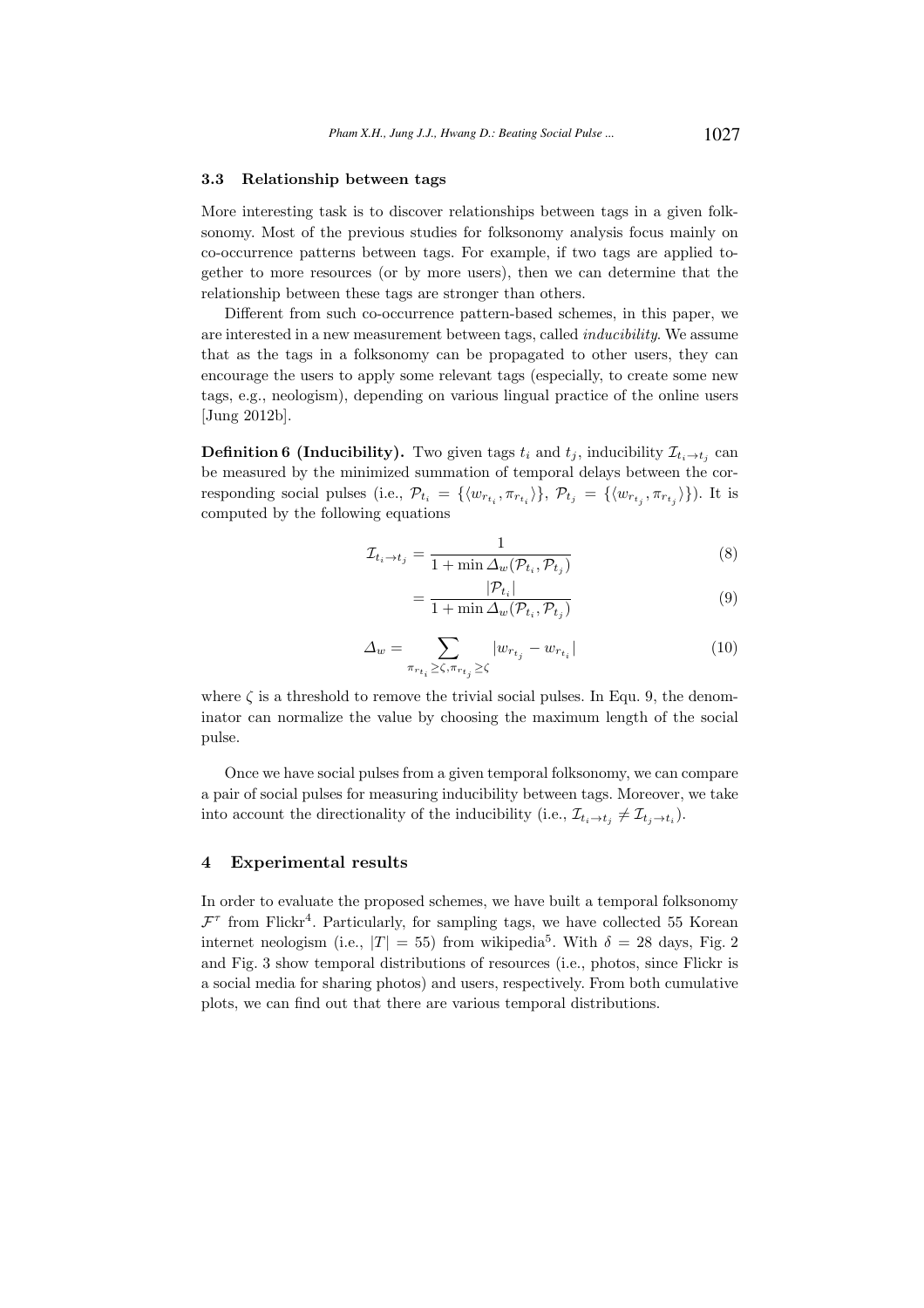

Figure 2: Temporal distributions of tags by counting (a) a number of resources over time, and (b) a cumulative number of resources over time

Moreover, during analyzing the higher pitches, we have realized that some users have exploited a certain tag to many resources at the same time. It has become even more difficult to consider the propagation effects. Thus, we have decided that the number of users (i.e., Fig. 3) is the more important (precise) factor than the number of resources (i.e., Fig. 2) is.

After removing trivial tags, we have measured inducibility by pairing all possible combinations among the selected tags. Table 3 shows directed inducibility between two arbitrary tags in the form of an asymmetric matrix.

#### $\mathbf{5}$ **Discussion**

In this paper, we have focused on understanding how information is propagated via social media (particularly, folksonomy). Two heuristics (i.e., Equ. 4 and Equ. 5) have been designed to build the social pulses by simply counting the number of taggings.

Here, we want to list discuss several important issues on understanding the propagation patterns.

 $4 \text{ http://flickr.com/}$ 

 $5 \text{ http://ke.yu.ac.kr/wiki/index.php/OnlineNeologism}$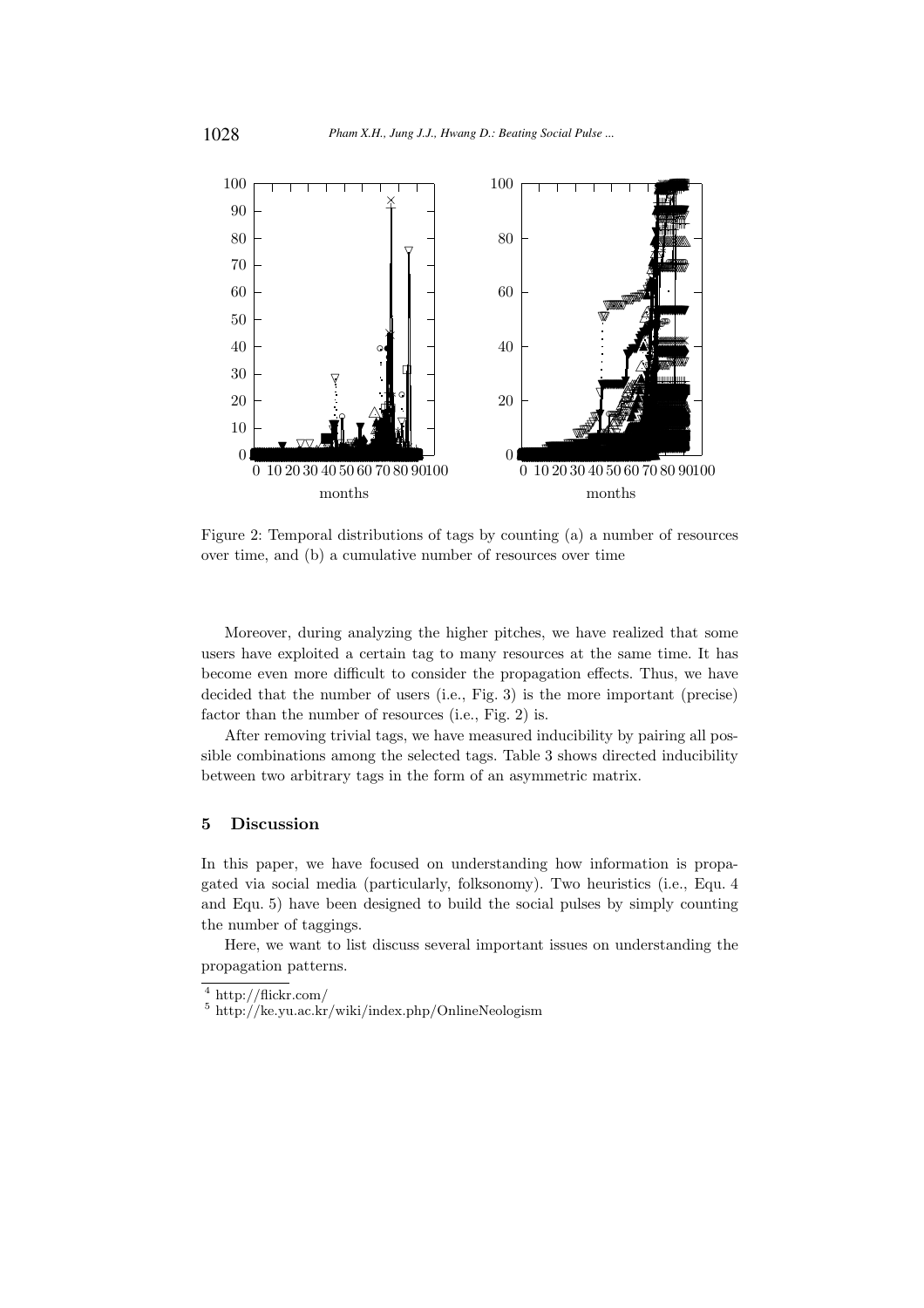

Figure 3: Temporal distributions of tags by counting (a) a number of users over time, and (b) a cumulative number of users over time

#### $5.1$ Pitch as propagation speed

Give a social pulse, pitch has been measured in a certain time moment. In this work, we have assumed that the pitch indicates the propagation speed of the corresponding tag. It means that with the higher pitch, there might be a certain event and news that more people have received. Thus, we can understand how an event can be influenced on online users (and social media).

As a research limitation, Flickr API is not providing a tagging timing but a photo uploading timing. We have regarded that both are same. Thus, there might be an error (e.g., temporal difference) if a user has added a new tag to some photos which have been already uploaded, and also modify the tags.

#### $5.2$ Discovering various relationships from a folksonomy

By collecting a set of social pulses, we can measure various relationships (e.g., similarity and distance) [Jung 2012b]. In this work, we have proposed a new measurement, called "inducibility," indicating a temporal closeness. Table 3 has been computed by Equ. 8. More importantly, this measurement is directive, meaning that  $\mathcal{I}_{t_i \to t_j} \neq \mathcal{I}_{t_j \to t_i}$ .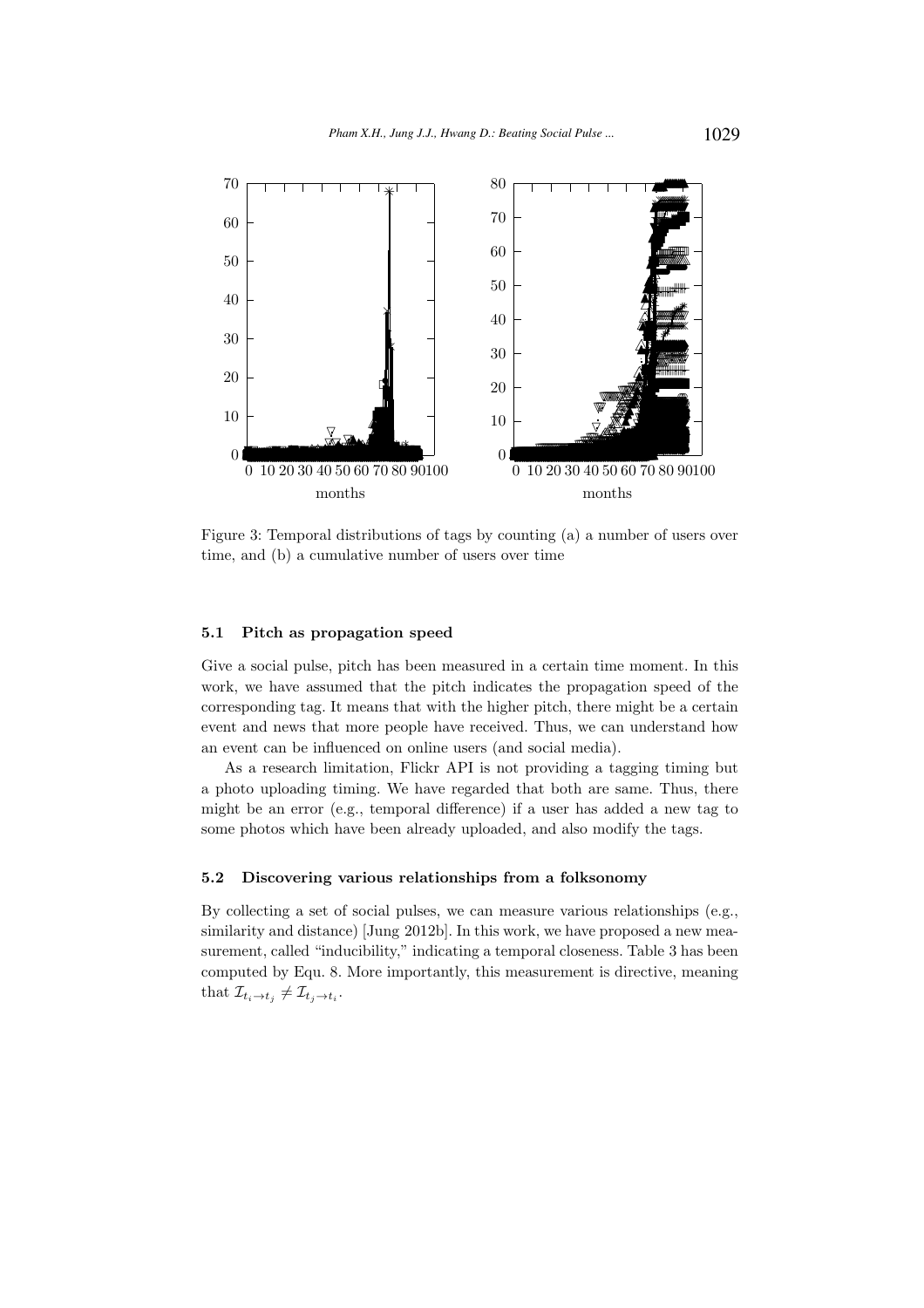|          | $t_{1}$ | $t_2$ | $t_{3}$  | $t_4$    | $t_{5}$  | $t_6$    | $t_{7}$  | $t_{8}$  | $t_{9}$  | $t_{10}$ | $t_{11}$ | $t_{12}$ | $t_{13}$ | $t_{14}$ | $t_{15}$ | $t_{16}$ |
|----------|---------|-------|----------|----------|----------|----------|----------|----------|----------|----------|----------|----------|----------|----------|----------|----------|
| $t_{1}$  |         |       | $\Omega$ |          | 0        | 0        |          |          | 0        | $\theta$ | $\Omega$ | 0        | $\Omega$ |          | 0        | $\Omega$ |
| $t_2$    | 0.25    |       | 0        | 0.5      | $\Omega$ | 0.5      | 0.5      | 0.5      | $\Omega$ | $\theta$ | $\Omega$ | 0.5      | $\Omega$ | 0        |          |          |
| $t_{3}$  | 0.17    | 0.33  |          | $\Omega$ | 0        | $\Omega$ | $\Omega$ | $\Omega$ | 0        | $\Omega$ | 0        | $\Omega$ | $\Omega$ |          |          |          |
| $t_{4}$  | 1       | 0.33  | 0.5      |          | 0        | 0        |          |          | 0        | $\Omega$ | $\Omega$ | 0.5      | $\Omega$ |          |          |          |
| $t_{5}$  | 0.5     | 0.1   | 0.08     | 0.5      |          | 0        | $\Omega$ |          | 0        | 0        | O        | $\Omega$ |          |          |          |          |
| $t_{6}$  |         | 1     | 0.33     | 1        | 0.5      |          |          |          | 0        | 0        | 0        | 0        |          |          |          |          |
| $t_7$    | 0.5     | 0.33  | 0.2      | 0.5      | 0.13     | 0.33     |          |          | 0        | 0        | 0        | 0.5      | $\Omega$ | 0        |          |          |
| $t_{8}$  |         | 1.    | 0.33     | 1        | 0.5      | 1        | 0.33     |          | 0        | 0        | 0        | $\theta$ | $\theta$ | 0.5      |          | 0        |
| $t_{9}$  | 0.06    | 0.08  | 0.09     | 0.5      | 0.05     | 0.33     | 0.07     | 0.13     |          | 0        | 0        | 0        | $\Omega$ | $\Omega$ |          |          |
| $t_{10}$ | 0.5     | 0.1   | 0.08     | 0.5      | 1        | 0.5      | 0.13     | 0.5      | 0.05     |          | 0        | 0        |          | $\Omega$ |          |          |
| $t_{11}$ | 1       | 0.11  | 0.09     |          | 0.5      | 1        | 0.14     | 1        | 0.05     | 0.5      |          |          | 0        | 0        |          |          |
| $t_{12}$ | 0.5     | 0.25  | 0.5      |          |          | 0.5      | 0.17     | 0.5      | 0.13     | 1        | 0.5      |          | $\Omega$ | 0.08     | 0        |          |
| $t_{13}$ | 0.5     | 0.2   | 0.14     | 0.5      | 0.17     | 0.5      | 0.33     | 0.5      | 0.06     | 0.17     | 0.2      | 0.17     |          | $\Omega$ |          |          |
| $t_{14}$ | 0.17    | 0.33  | 1        | 0.5      | 0.08     | 0.33     | 0.2      | 0.5      | 0.11     | 0.08     | 0.09     | 0.5      | 0.14     |          |          | $\Omega$ |
| $t_{15}$ | 1       | 0.5   | 0.5      |          | 0.5      | 1        | 0.25     | 1        | 0.5      | 0.5      |          | 0.5      | 0.2      | 0.5      |          | 0.2      |
| $t_{16}$ | 1       | 0.5   | 0.5      | 1        | 0.5      | 1        | 0.33     | 1        | 0.25     | 0.5      |          | 0.5      | 1        | 0.5      |          |          |

Table 3: Inducibility measurement among the sampled Korean tags by Equ. 8

Again, due to the drawback by Flickr API, we have some problem on obtaining the correct time and computing the inducibility.

# 5.3 Potential applications

Since most of collaborative workplaces, e.g., virtual enterprises, have employed online social media, there should be an efficient platform and methodology for monitoring the information propagation within a given workplace [Jung 2011c, Jung 2011b, Jung 2010a]. Thus, we are expecting there will be a number of potential domains that the proposed work can be applied, as follows.

- detecting social events (or measuring propagation patterns)
- knowledge management system in various organizations

# 6 Conclusion and Future Work

Understanding how the information can be propagated is an important task on many applications using online social media. Also, in terms of shared understanding (e.g., contextual synchronization [Jung 2011a]) among multiple users, it is a critical topic how online users are cognitively responding.

In this paper, we have formulated social pulses by taking into account the number of tagging actions on folksonomies. They are similar to a set of discrete time series dataset where we can extract several main features, e.g., pitches and frequencies. Most importantly, we have proposed an inducibility relationship between two social pulses (in fact, two corresponding tags).